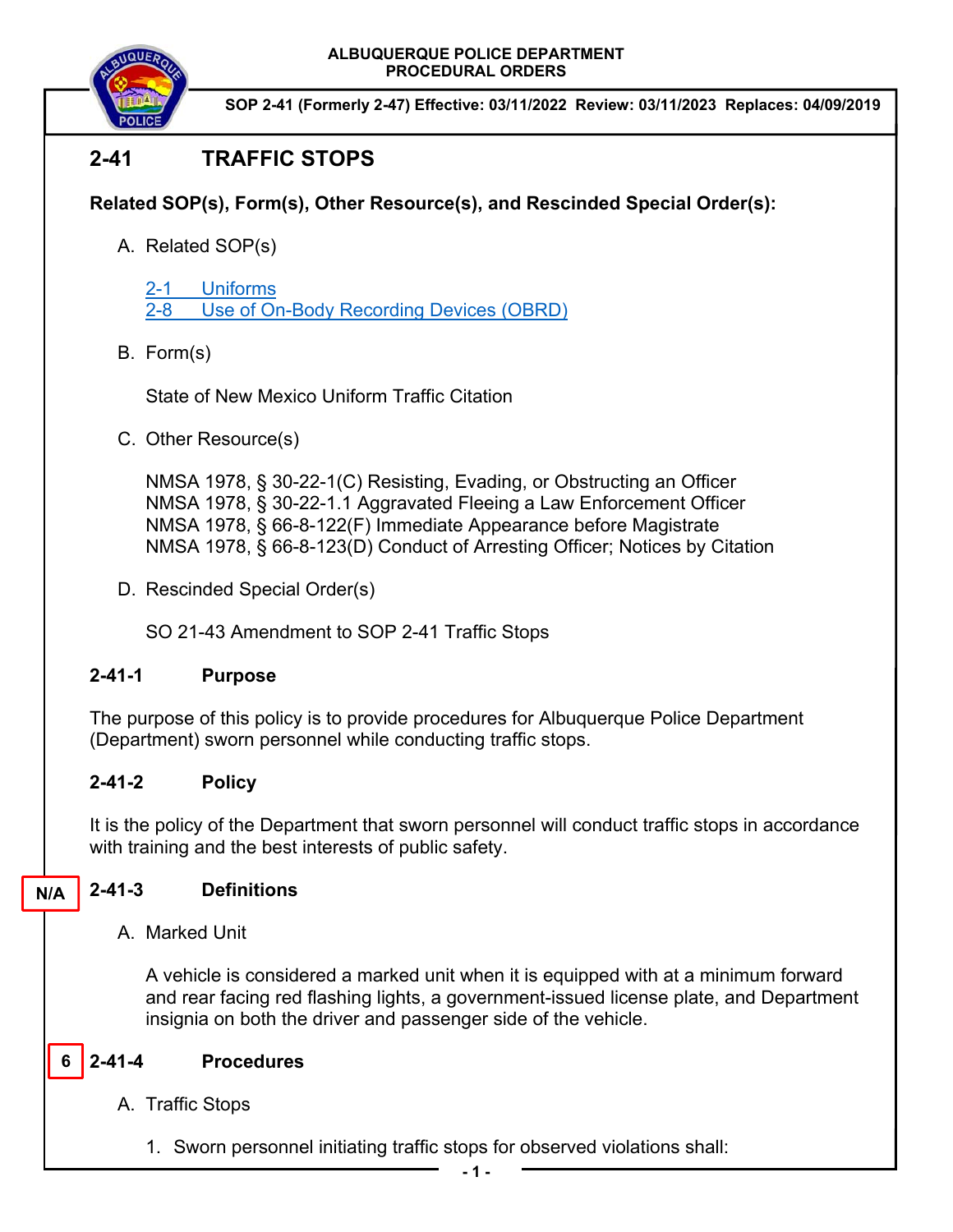#### **ALBUQUERQUE POLICE DEPARTMENT PROCEDURAL ORDERS**



**N/A** 

**N/A** 

**SOP 2-41 (Formerly 2-47) Effective: 03/11/2022 Review: 03/11/2023 Replaces: 04/09/2019**

- a. Only conduct traffic stops while:
	- i. Wearing the regulation/standard uniform, consistent with SOP Uniforms (refer to SOP Uniforms for sanction classifications and additional duties); or
	- ii. In plainclothes, displaying their badge and additionally wearing the Department-approved raid jacket or vest, consistent with SOP Uniforms (refer to SOP Uniforms for sanction classifications and additional duties).

b. Not charge an individual who fails to stop for a traffic stop with aggravated fleeing a law enforcement officer under NMSA 1978, §§ 30-22-l(C) or 30-22-1.1, unless the officer is in a marked unit that has decals or other prominent and visible insignia identifying the vehicle as a law enforcement vehicle;

- c. Advise the Emergency Communications Center (ECC) of the impending stop;
	- i. Sworn personnel shall provide the license plate information, if available, and location, and any other driver vehicle information (license plate, description of the vehicle, and/or occupants, etc.).
- d. Conduct the traffic stop in a safe location which allows for a safe exit and approach to the driver's vehicle;
	- i. Sworn personnel shall engage emergency lights when conducting a traffic stop.
		- 1. An officer may use the siren, public announcement (PA) system, and hazard lights.
		- 2. An officer may use the spotlight and/or high beams to illuminate the inside of the vehicle and to provide a safe approach to the vehicle.
- e. Identify themselves as a Department officer and advise the reason for the stop;
- f. Identify the driver and complete a warrants and Motor Vehicle Division (MVD) check;
- g. If warranted, issue a State of New Mexico Uniform Traffic Citation for the observed violations; and
	- i. The officer may include the driver's phone number and email address, or that such information is unavailable, in the State of New Mexico Uniform Traffic Citation.
- h. Assist the driver in re-entering traffic safely.
- 2. If a State of New Mexico Uniform Traffic Citation is to be issued, sworn personnel shall:
	- a. Explain all options to the driver/passenger;
	- b. Provide a copy of the State of New Mexico Uniform Traffic Citation to the driver/passenger; and
	- c. Review all documents with the driver/passenger.
- 3. Sworn personnel shall not accept payment for the State of New Mexico Uniform Traffic Citation.
- 4. For individuals who refuse to sign issued citations, sworn personnel shall: